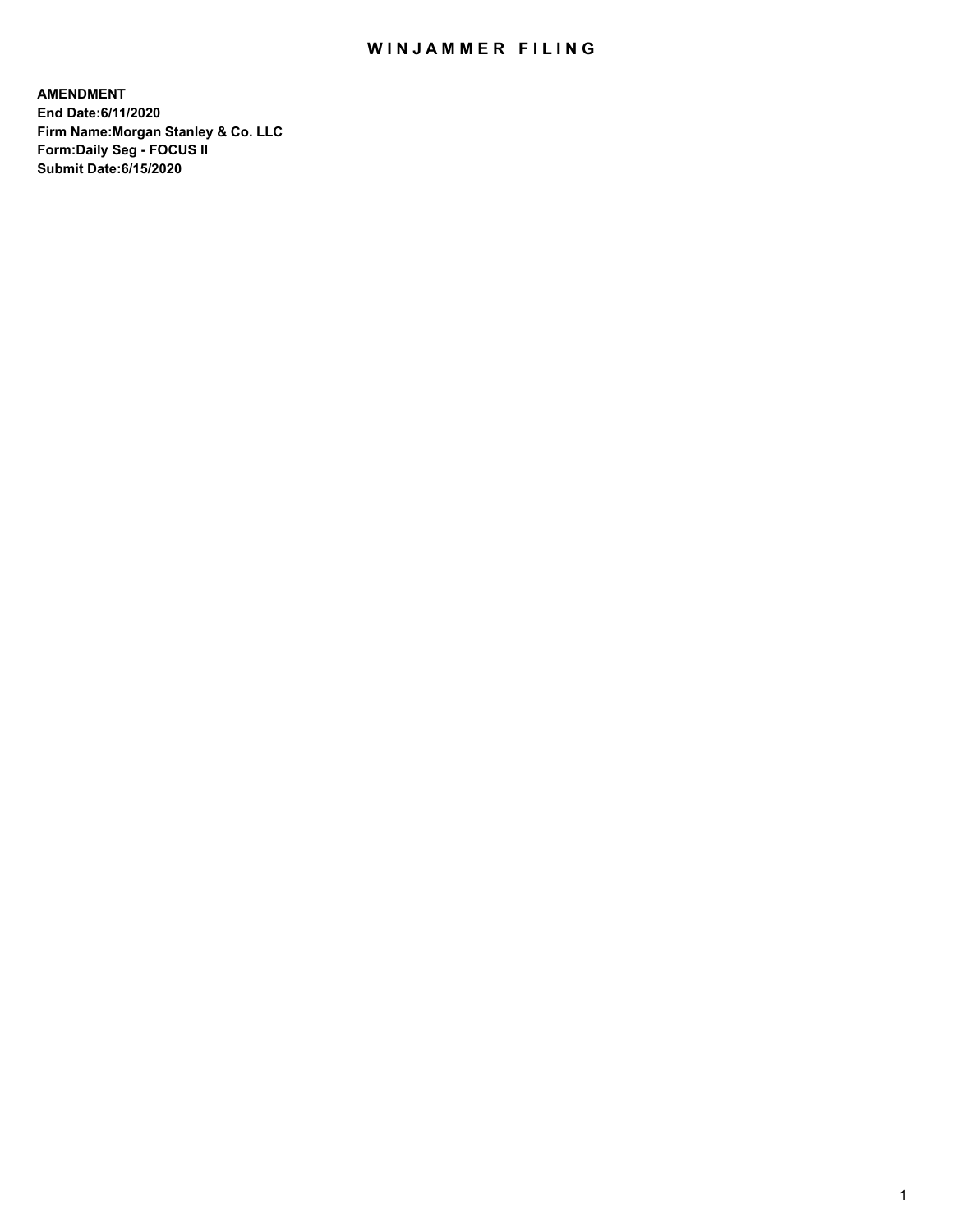**AMENDMENT End Date:6/11/2020 Firm Name:Morgan Stanley & Co. LLC Form:Daily Seg - FOCUS II Submit Date:6/15/2020 Daily Segregation - Cover Page**

| Name of Company                                                                                                                                                                                                                                                                                                               | Morgan Stanley & Co. LLC                              |
|-------------------------------------------------------------------------------------------------------------------------------------------------------------------------------------------------------------------------------------------------------------------------------------------------------------------------------|-------------------------------------------------------|
| <b>Contact Name</b>                                                                                                                                                                                                                                                                                                           | <b>Ikram Shah</b>                                     |
| <b>Contact Phone Number</b>                                                                                                                                                                                                                                                                                                   | 212-276-0963                                          |
| <b>Contact Email Address</b>                                                                                                                                                                                                                                                                                                  | Ikram.shah@morganstanley.com                          |
| FCM's Customer Segregated Funds Residual Interest Target (choose one):<br>a. Minimum dollar amount: ; or<br>b. Minimum percentage of customer segregated funds required:% ; or<br>c. Dollar amount range between: and; or<br>d. Percentage range of customer segregated funds required between:% and%.                        | 235,000,000<br><u>0</u><br><u>00</u><br>0 Q           |
| FCM's Customer Secured Amount Funds Residual Interest Target (choose one):<br>a. Minimum dollar amount: ; or<br>b. Minimum percentage of customer secured funds required:%; or<br>c. Dollar amount range between: and; or<br>d. Percentage range of customer secured funds required between:% and%.                           | 140,000,000<br><u>0</u><br><u>00</u><br>0 Q           |
| FCM's Cleared Swaps Customer Collateral Residual Interest Target (choose one):<br>a. Minimum dollar amount: ; or<br>b. Minimum percentage of cleared swaps customer collateral required:%; or<br>c. Dollar amount range between: and; or<br>d. Percentage range of cleared swaps customer collateral required between:% and%. | 92,000,000<br><u>0</u><br><u>00</u><br>0 <sup>0</sup> |

Attach supporting documents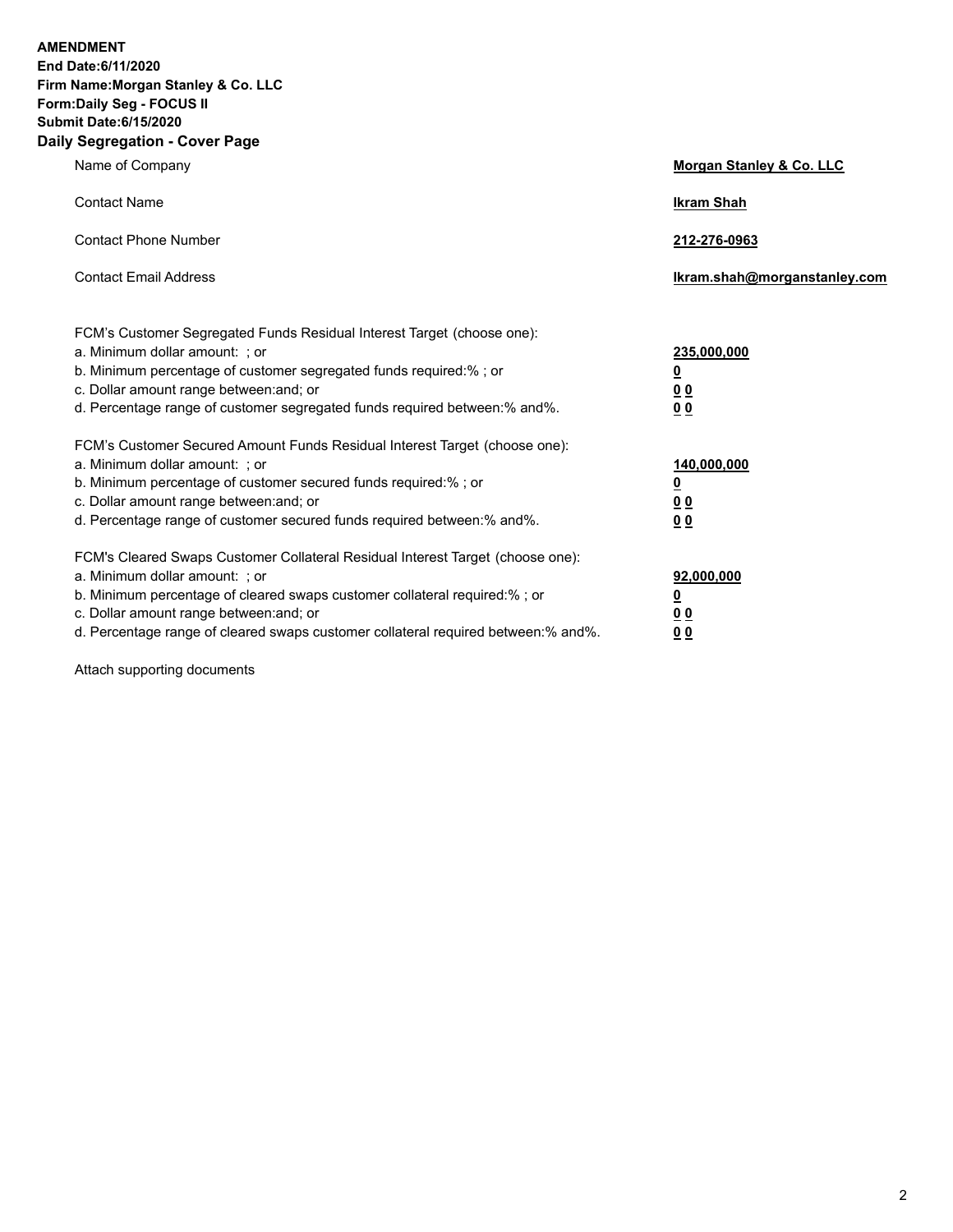|          | <b>AMENDMENT</b><br>End Date:6/11/2020<br>Firm Name: Morgan Stanley & Co. LLC<br>Form: Daily Seg - FOCUS II<br><b>Submit Date:6/15/2020</b><br><b>Daily Segregation - Secured Amounts</b> |                                                                |
|----------|-------------------------------------------------------------------------------------------------------------------------------------------------------------------------------------------|----------------------------------------------------------------|
|          | Foreign Futures and Foreign Options Secured Amounts<br>Amount required to be set aside pursuant to law, rule or regulation of a foreign                                                   |                                                                |
|          | government or a rule of a self-regulatory organization authorized thereunder                                                                                                              | $0$ [7305]                                                     |
| 1.       | Net ledger balance - Foreign Futures and Foreign Option Trading - All Customers<br>A. Cash                                                                                                | 3,872,454,671 [7315]                                           |
|          | B. Securities (at market)                                                                                                                                                                 | 3,233,522,453 [7317]                                           |
| 2.<br>3. | Net unrealized profit (loss) in open futures contracts traded on a foreign board of trade<br>Exchange traded options                                                                      | 555, 197, 404 [7325]                                           |
|          | a. Market value of open option contracts purchased on a foreign board of trade<br>b. Market value of open contracts granted (sold) on a foreign board of trade                            | 7,491,442 [7335]                                               |
| 4.       | Net equity (deficit) (add lines 1.2. and 3.)                                                                                                                                              | -14,344,619 [7337]<br>7,654,321,351 [7345]                     |
| 5.       | Account liquidating to a deficit and account with a debit balances - gross amount                                                                                                         | 372,918,695 [7351]                                             |
|          | Less: amount offset by customer owned securities                                                                                                                                          | <u>-371,779,939</u> [7352] <u>1,138,756</u><br>[7354]          |
| 6.       | Amount required to be set aside as the secured amount - Net Liquidating Equity<br>Method (add lines 4 and 5)                                                                              | 7,655,460,107 [7355]                                           |
| 7.       | Greater of amount required to be set aside pursuant to foreign jurisdiction (above) or line<br>6.                                                                                         | 7,655,460,107 [7360]                                           |
|          | FUNDS DEPOSITED IN SEPARATE REGULATION 30.7 ACCOUNTS                                                                                                                                      |                                                                |
| 1.       | Cash in banks                                                                                                                                                                             |                                                                |
|          | A. Banks located in the United States<br>B. Other banks qualified under Regulation 30.7                                                                                                   | 398,025,282 [7500]<br>250,009,093 [7520] 648,034,375<br>[7530] |
| 2.       | Securities                                                                                                                                                                                |                                                                |
|          | A. In safekeeping with banks located in the United States                                                                                                                                 | 1,109,352,495 [7540]                                           |
| 3.       | B. In safekeeping with other banks qualified under Regulation 30.7<br>Equities with registered futures commission merchants                                                               | 0 [7560] 1,109,352,495 [7570]                                  |
|          | A. Cash                                                                                                                                                                                   | 14,398,958 [7580]                                              |
|          | <b>B.</b> Securities                                                                                                                                                                      | $0$ [7590]                                                     |
|          | C. Unrealized gain (loss) on open futures contracts                                                                                                                                       | -164,482 [7600]                                                |
|          | D. Value of long option contracts<br>E. Value of short option contracts                                                                                                                   | $0$ [7610]<br>0 [7615] 14,234,476 [7620]                       |
| 4.       | Amounts held by clearing organizations of foreign boards of trade                                                                                                                         |                                                                |
|          | A. Cash                                                                                                                                                                                   | $0$ [7640]                                                     |
|          | <b>B.</b> Securities                                                                                                                                                                      | $0$ [7650]                                                     |
|          | C. Amount due to (from) clearing organization - daily variation                                                                                                                           | $0$ [7660]                                                     |
|          | D. Value of long option contracts                                                                                                                                                         | $0$ [7670]                                                     |
| 5.       | E. Value of short option contracts<br>Amounts held by members of foreign boards of trade                                                                                                  | 0 [7675] 0 [7680]                                              |
|          | A. Cash                                                                                                                                                                                   | 3,454,262,751 [7700]                                           |
|          | <b>B.</b> Securities                                                                                                                                                                      | 2,124,169,958 [7710]                                           |
|          | C. Unrealized gain (loss) on open futures contracts                                                                                                                                       | 555,361,886 [7720]                                             |
|          | D. Value of long option contracts                                                                                                                                                         | 7,491,442 [7730]                                               |
|          | E. Value of short option contracts                                                                                                                                                        | <u>-14,344,619</u> [7735] 6,126,941,418<br>[7740]              |
| 6.       | Amounts with other depositories designated by a foreign board of trade                                                                                                                    | $0$ [7760]                                                     |
| 7.       | Segregated funds on hand                                                                                                                                                                  | $0$ [7765]                                                     |
| 8.<br>9. | Total funds in separate section 30.7 accounts<br>Excess (deficiency) Set Aside for Secured Amount (subtract line 7 Secured Statement<br>Page 1 from Line 8)                               | 7,898,562,764 [7770]<br>243,102,657 [7380]                     |
| 10.      | Management Target Amount for Excess funds in separate section 30.7 accounts                                                                                                               | 140,000,000 [7780]                                             |
| 11.      | Excess (deficiency) funds in separate 30.7 accounts over (under) Management Target                                                                                                        | 103,102,657 [7785]                                             |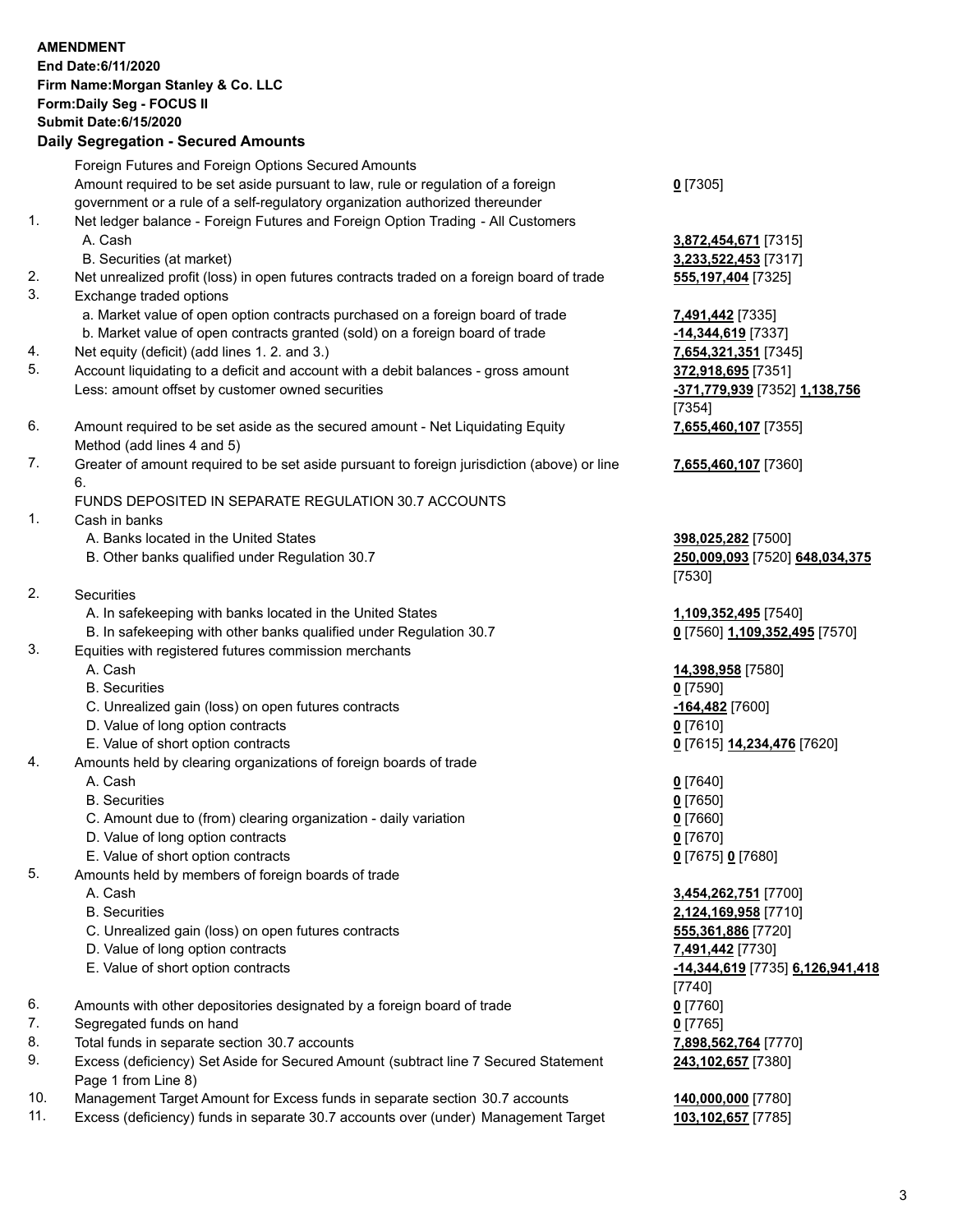|            | <b>AMENDMENT</b><br>End Date:6/11/2020<br>Firm Name: Morgan Stanley & Co. LLC<br>Form: Daily Seg - FOCUS II<br><b>Submit Date:6/15/2020</b><br>Daily Segregation - Segregation Statement |                                             |
|------------|------------------------------------------------------------------------------------------------------------------------------------------------------------------------------------------|---------------------------------------------|
|            |                                                                                                                                                                                          |                                             |
| 1.         | SEGREGATION REQUIREMENTS(Section 4d(2) of the CEAct)                                                                                                                                     |                                             |
|            | Net ledger balance<br>A. Cash                                                                                                                                                            | 13,517,645,669 [7010]                       |
|            | B. Securities (at market)                                                                                                                                                                | 8,989,365,818 [7020]                        |
| 2.         | Net unrealized profit (loss) in open futures contracts traded on a contract market                                                                                                       | 2,515,405,036 [7030]                        |
| 3.         | Exchange traded options                                                                                                                                                                  |                                             |
|            | A. Add market value of open option contracts purchased on a contract market                                                                                                              | 583,746,622 [7032]                          |
|            | B. Deduct market value of open option contracts granted (sold) on a contract market                                                                                                      | 476,993,592 [7033]                          |
| 4.         | Net equity (deficit) (add lines 1, 2 and 3)                                                                                                                                              | 25,129,169,553 [7040]                       |
| 5.         | Accounts liquidating to a deficit and accounts with                                                                                                                                      |                                             |
|            | debit balances - gross amount                                                                                                                                                            | 1,540,598,622 [7045]                        |
|            | Less: amount offset by customer securities                                                                                                                                               | -1,536,035,722 [7047] 4,562,900             |
|            |                                                                                                                                                                                          | [7050]                                      |
| 6.         | Amount required to be segregated (add lines 4 and 5)                                                                                                                                     | 25,133,732,453 [7060]                       |
|            | FUNDS IN SEGREGATED ACCOUNTS                                                                                                                                                             |                                             |
| 7.         | Deposited in segregated funds bank accounts                                                                                                                                              |                                             |
|            | A. Cash                                                                                                                                                                                  | 4,078,106,556 [7070]                        |
|            | B. Securities representing investments of customers' funds (at market)                                                                                                                   | $0$ [7080]                                  |
|            | C. Securities held for particular customers or option customers in lieu of cash (at<br>market)                                                                                           | 1,201,566,064 [7090]                        |
| 8.         | Margins on deposit with derivatives clearing organizations of contract markets                                                                                                           |                                             |
|            | A. Cash                                                                                                                                                                                  | 13,091,563,553 [7100]                       |
|            | B. Securities representing investments of customers' funds (at market)                                                                                                                   | $0$ [7110]                                  |
|            | C. Securities held for particular customers or option customers in lieu of cash (at                                                                                                      | 7,787,799,754 [7120]                        |
|            | market)                                                                                                                                                                                  |                                             |
| 9.         | Net settlement from (to) derivatives clearing organizations of contract markets                                                                                                          | -451,733,190 [7130]                         |
| 10.        | Exchange traded options                                                                                                                                                                  |                                             |
|            | A. Value of open long option contracts                                                                                                                                                   | 583,746,622 [7132]                          |
|            | B. Value of open short option contracts                                                                                                                                                  | 476,993,592 [7133]                          |
| 11.        | Net equities with other FCMs                                                                                                                                                             |                                             |
|            | A. Net liquidating equity                                                                                                                                                                | 13,560,185 [7140]                           |
|            | B. Securities representing investments of customers' funds (at market)                                                                                                                   | $0$ [7160]                                  |
|            | C. Securities held for particular customers or option customers in lieu of cash (at                                                                                                      | $0$ [7170]                                  |
|            | market)                                                                                                                                                                                  |                                             |
| 12.<br>13. | Segregated funds on hand<br>Total amount in segregation (add lines 7 through 12)                                                                                                         | $0$ [7150]                                  |
| 14.        | Excess (deficiency) funds in segregation (subtract line 6 from line 13)                                                                                                                  | 25,827,615,952 [7180]<br>693,883,499 [7190] |
|            |                                                                                                                                                                                          |                                             |

- 
- 15. Management Target Amount for Excess funds in segregation<br>16. Excess (deficiency) funds in segregation over (under) Management Target Amount **235,000,000** [7198] Excess (deficiency) funds in segregation over (under) Management Target Amount Excess

**458,883,499** [7198]